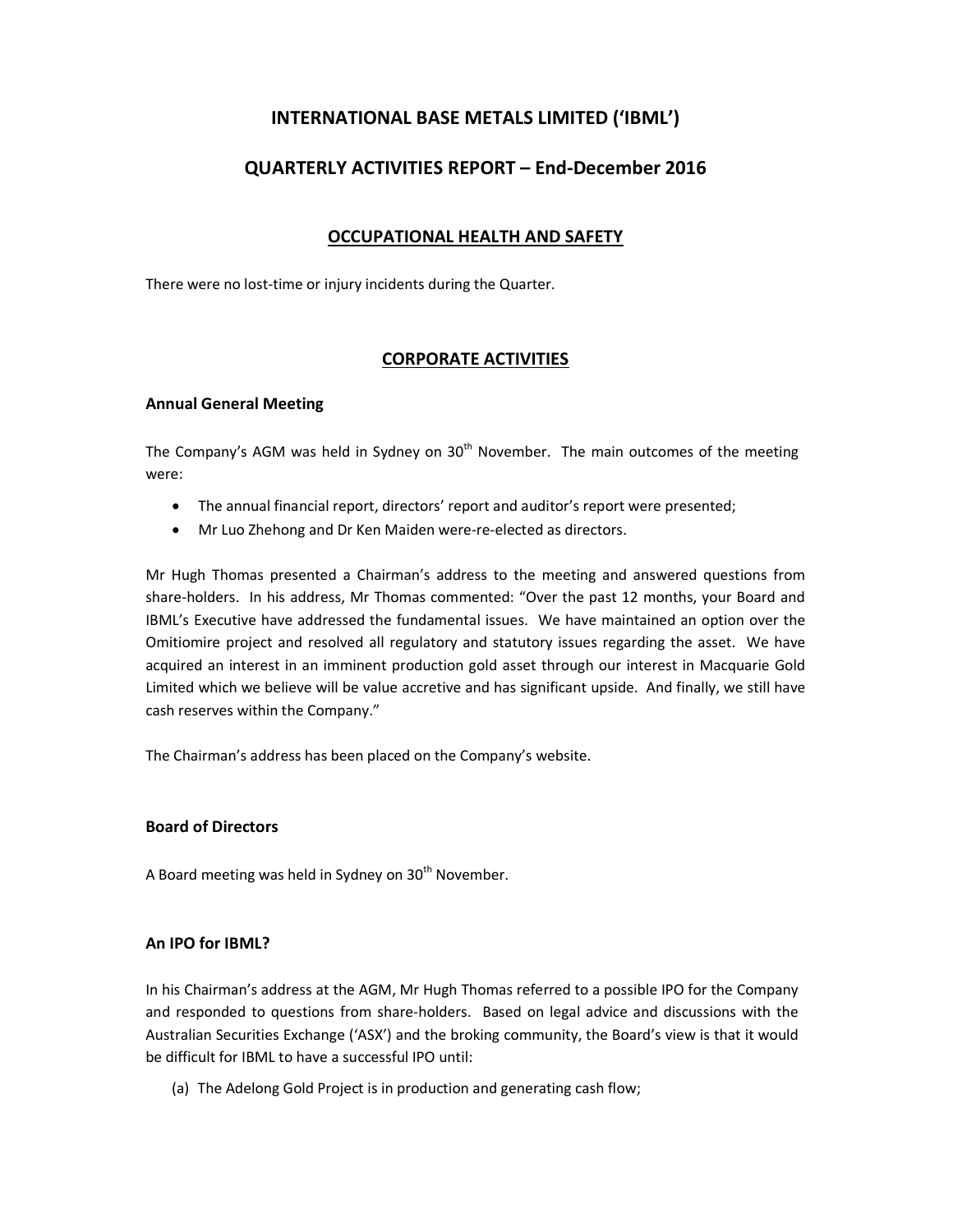(b) The access issues delaying advancement of the Omitiomire Copper Project have been resolved.

The Company is committed to continual monitoring of the situation and will keep share-holders updated.

#### Macquarie Gold Limited ('MGL') – Adelong Gold Project

As previously reported, IBML invested \$10 million to acquire 40% of the issued capital of Macquarie Gold Limited ('MGL'), which holds the Adelong Gold Project in southern New South Wales ('NSW'). Two IBML nominees were appointed to the MGL Board - Mr Hugh Thomas and Mr Yang Aidong. Mr Thomas is the Chairman of IBML and Mr Yang is IBML's mining consultant. Mr Jordan Li, IBML's newly appointed Chief Executive Officer, was appointed Chief Executive Officer of MGL.

The Adelong Gold Project is proceeding towards production in early 2017. Please refer to the Macquarie Gold website www.macquariegold.com.au for further details.

#### CRATON MINING & EXPLORATION (PTY) LTD

#### Craton Board

The Directors of Craton have worked hard to address the issues and overcome the hurdles which have been delaying development of the Omitiomire Copper Project in Namibia. In addition to Board discussions, the Directors have held meetings with Namibian government officials and with legal advisors. IBML is most appreciative of these efforts.

## Cost Cutting

As previously reported, IBML has responded to the lengthy delays in advancing the Omitiomire project by a programme of cost-cutting, in particular:

- (a) Reducing Craton's exploration tenement position and restricting exploration to low cost activities;
- (b) Rationalising office space and vehicles;
- (c) Retrenching staff: The Company regrets the necessity for this measure. At present, Craton has no permanent employees. Two consultants manage Craton's day-to-day administrative and statutory requirements; additional consultants and contractors are employed as required.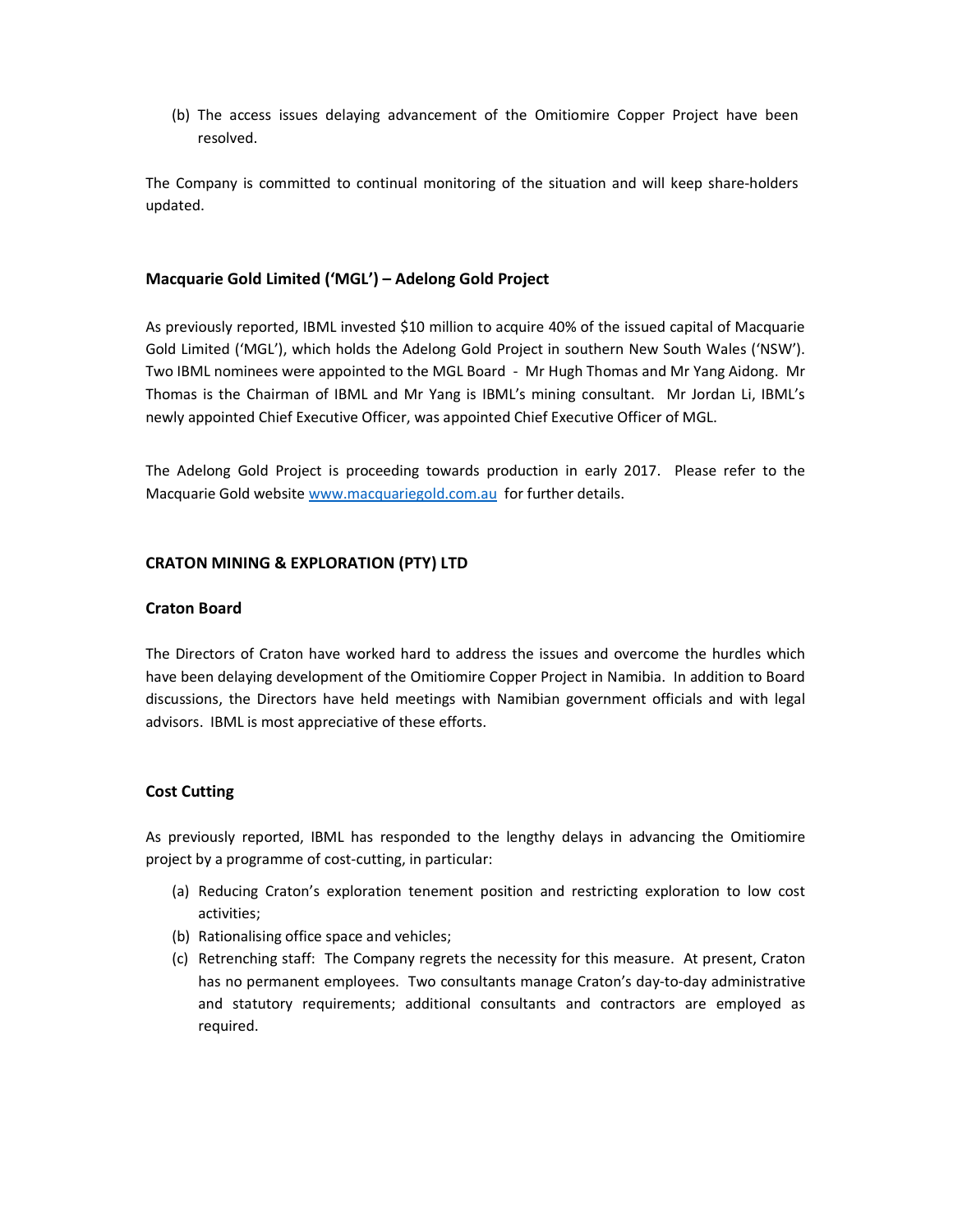# Omitiomire Copper Project - Mining Licence

ML197 is still pending. As previously advised, the Namibian Ministry of Mines and Energy ('MME') has requested that 5% of the Project should be held by approved Namibian entities. A proposal is being prepared for submission to the Ministry.

## Omitiomire Copper Project - Farm Access

On 27<sup>th</sup> October, the Minerals Ancillary Rights Commission (MARC) awarded Craton access rights to the farm Omitiomire for a period of six months subject to:

- Craton supplying the Environmental Clearance Certificate for EPL 3589. This was done.
- Officials from MME and the Ministry of Environment and Tourism ('MET') inspecting Craton's Omitiomire field camp. Six officials from MME and MET travelled to Omitiomire on 29<sup>th</sup> November but were refused access to the farm.

Subsequently, one of the farm owners filed a High Court appeal against the MARC judgement. Craton's lawyers have advised that this appeal is faulty. No date has yet been set for the hearing of the appeal case.

A bidding process for the sale of the farm Omitiomire closed on  $7<sup>th</sup>$  December. The outcome of the sale process is not yet known.

## Omitiomire Copper Project - "Mini-mining" Development Option

To expedite mine development after the Mining Licence has been awarded, the Company is assessing the option of an initial small-scale oxide copper mining and processing operation. The main elements of this concept are:

- The project targets high grade oxide copper ore within the top 11m of a portion of the deposit.
- The planned initial pit contains 250,000 tonnes of ore at 0.95% Cu and 88,000 tonnes of waste.
- Planned production is 6,000 tonnes per month ('tpm').
- Mining will be by blasting, loading and hauling. This will be followed by crushing and screening, then processing by heap leaching, solvent extraction and electro-winning ('SX-EW') to produce cathode copper.
- Processing is expected to have a recovery of 80% and produce an average of 47.6 tonnes of copper cathode per month.
- The small-scale oxide-only project will have significantly lower infrastructure capital costs than the mixed oxide-sulphide copper project which was the subject of the 2013 definitive feasibility study ('DFS').
- The smaller infrastructure requirements will allow rapid development of the project.